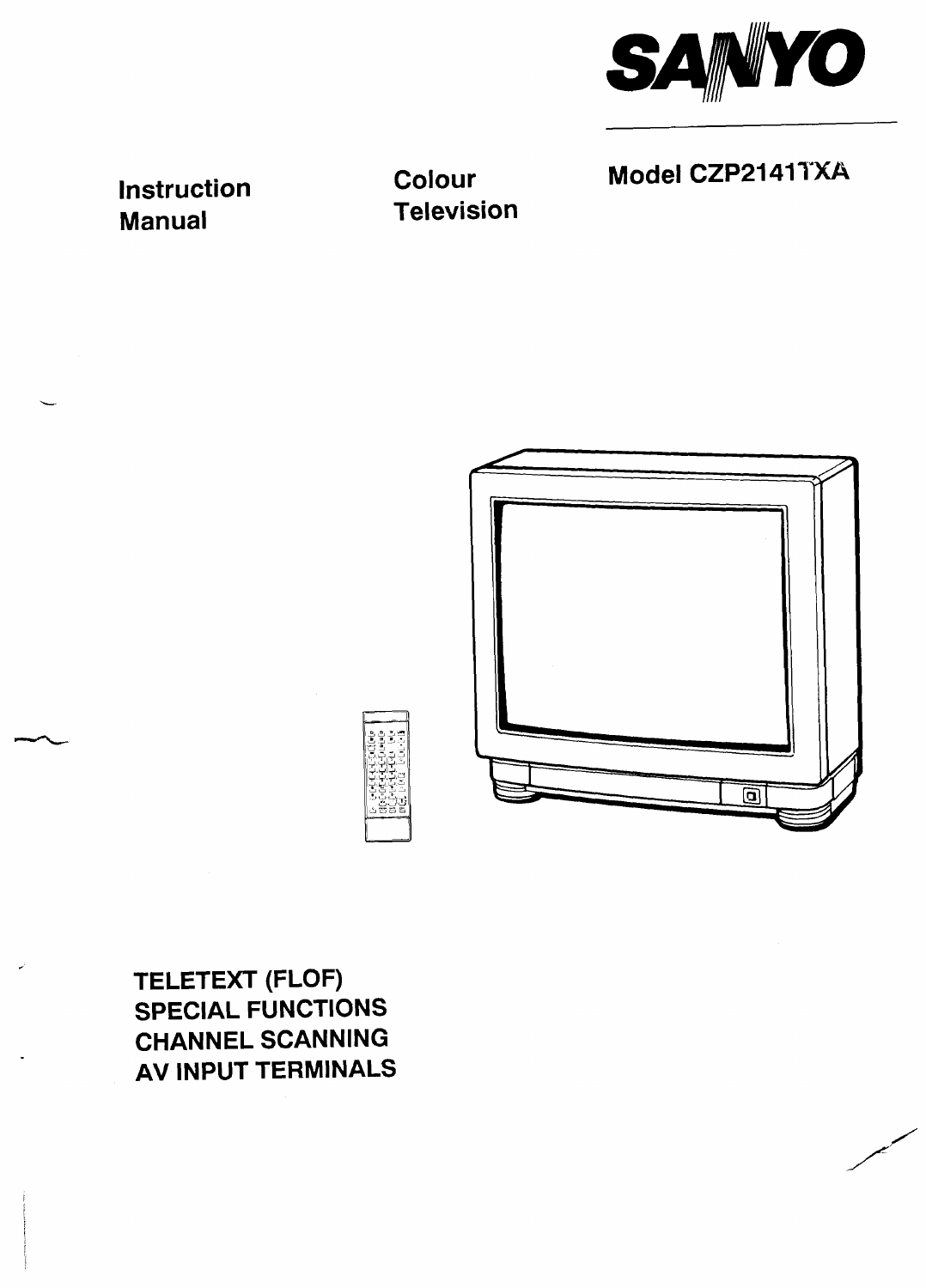# **Electric Mains Specifications**

**The TV receiver is manufactured to utilize an AC Voltage Source of 220,-240 Volts, 50 Hz. Range of operation: 160V(min.) – 290V(maX.)**

### **Safetv Precaution**

**When the TV receiver is not to be used for an extended period of time, it is advisable to disconnect the AC power cord from the AC outlet.**

# **WARNING**

**To prevent fire or shock hazard, do not expose the unit to rain or moisture.**

**High voltages are used in the operation of this TV set.**

**Do not remove the back from your set. Refer servicing to qualified service personnel.**

# **Aerial Connection**

● **Connect the cable with a plug from a UHF (or VHF) aerial to the T aerial socket on the cabinet back.**



● **For all aerial circuit problems please consult your local dealer.**

### **Battery Installation (Remote Control Transmitter)**

❑ **Remove the battery cover by sliding.**

❑ **Install two "AA" 1.5 volt batteries so that the "+" and " -" marks on the batteries match the"+" and" –" marks inside the unit.**

❑ **Close the battery cover.**

**Note: Replace the batteries when the TV set is showing the following symptoms:**

**Operation is unsteady or erratic, sometimes the TV set does not work with transmitter. Discharged batteries may leak and damage the unit. The normal life of batteries should be from nine to ten months.**

**Power Source. ..................AC 220-240 Volts, 50 Hz. Television System ............ System B/G Colour System .................. PAL Channel Coverage ........... VHF :1 – 11 UHF :21 — 69**

**Aerial Input Impedance ....75 ohm**

# **Video/Audio Input Connection**

**VIDEO/AUDIO Input level**



|  |                       | Level      | Impedance               |
|--|-----------------------|------------|-------------------------|
|  | <b>VIDEO INPUT</b>    | $1.0 Vp-p$ | 75 Ω                    |
|  | AUDIO INPUT 436m Vrms |            | More than 40 k $\Omega$ |
|  |                       |            |                         |

**(AV TERMINAL)**

- **e'** ● **connect the video and audio outputs of a VTR, video disk player, etc. to the input jack of this TV set. Tapes and discs can be played back.**
- **. To watch the input picture, press TVIAV Selector o.**
- **TO return to the TV mode, press TV/AV Selector ~ again.**

**Note: In the AV mode, you can select the TV programme.**

- **. For example, to select the programme position "7" in the AV mode (while watching the play backing from a VTR):**
- ❑ **Press "7" button of the programme selector ~.**



**Programme number**

**n**

❑ **Press TV/AV Selector o, and the picture of the programme position "7" will appear.**



# **AV Connection to the Aerial Socket**

**sThe A.V. apparatus can also be connected to the aerial socket of your TV receiver. In this case, it is advisable to select the "VCRI ", "VCR2" or "VCR3" position for the best picture by pressing "O" key of the program me selector.**

**Each time "O" key is pressed, VCR Position changes as follows:**



- **Note: VCR Position is specially designed for the playback of the AV equipments. The picture of the VCR play backing may be distorted in other position.**
- **. For further details concerning this connection and adjustment, refer to the operating instructions for the AV equip-** –l– **ment.**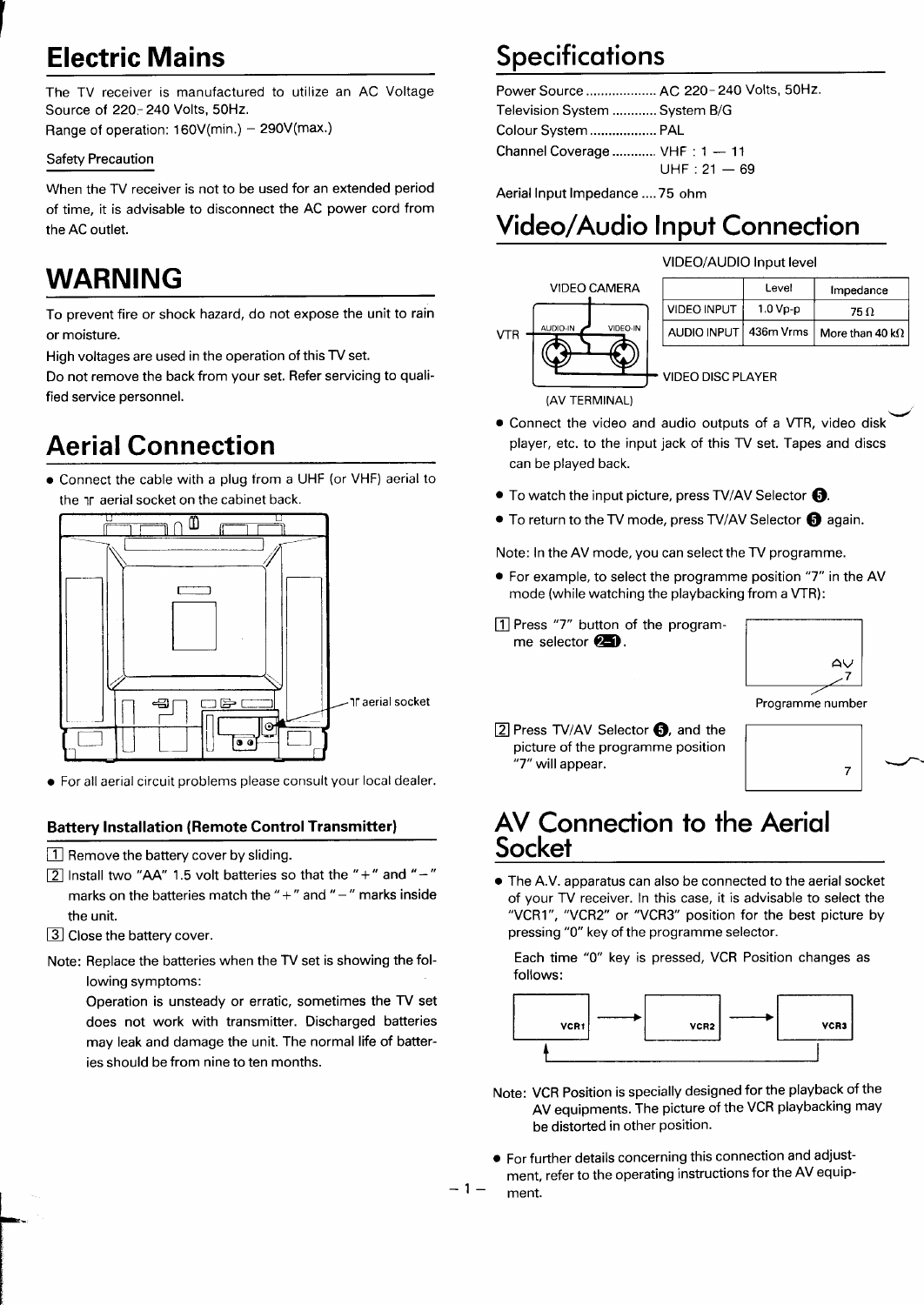





 $-2-$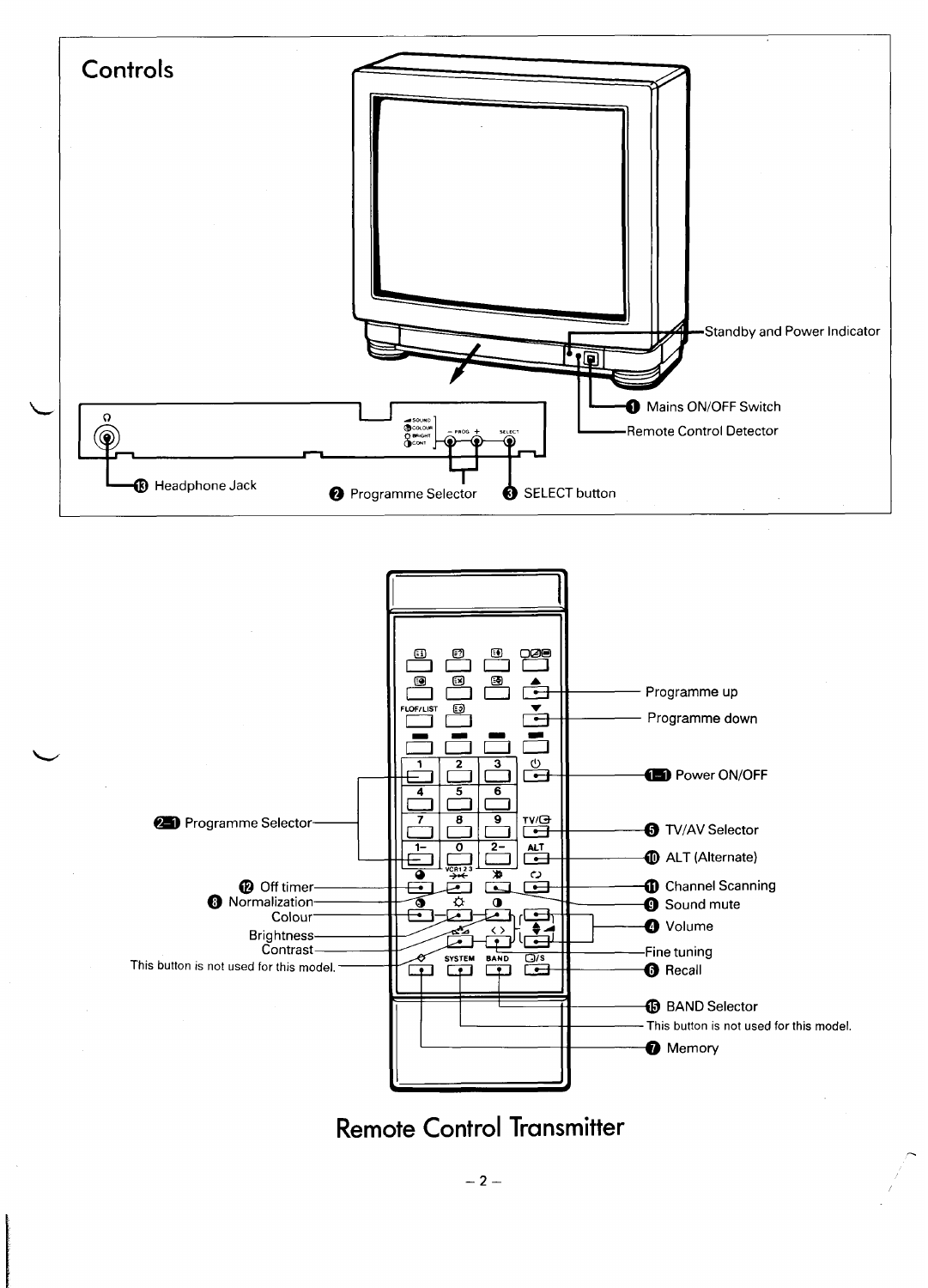# **General Operation Usually the Remote Control Transmitter is all that is needed to watch the TV.**

**Please refer to the illustration on page 2, whilst reading these instructions.**

### **Switching on/off**

- ●**To** turn on the TV: **Press Mains ON/OFF switch ~.**
- To turn off the TV:

**Press the Power ON/OFF button ~ on the remote control transmitter, and the TV changes to the standby mode. During the standby mode, the standby and power indicator illuminates more brightly than during the power–ON mode. Press this button to turn off the unit for short periods of the time.**

**.** To **turn on the TV from the standby mode:**

**Press one of these button. Power ON/OFF** 

**Programme Selector ~ (except buttons"1 -" and "2-")**

**L Programme Selector ~**

●TO cut off the mains power completely: **Press the** Mains ON/OFF **switch ~.**

**Important! Be sure to set the Mains ON/OFF switch ~ to the off position, if the power failure occurs while viewing.**

#### ● AUTO SHUT OFF

**This TV set incorporates the AUTO SHUT OFF function. Even** if the TV **is left on after you have gone to sleep, the TV set changes to the standby mode within 10 minutes after all broadcasts have ended.**

**Note: AUTO SHUT OFF also functions for the AV mode even when there is no signal being transmitted.**

**The remaining time for AUTO SHUT OFF is displayed on the screen.**



### **Programme selection**

● **e.g. TO select programme number 17, press "l-" button and then press "7" button ~ within five seconds. To select programme number 27, press "2-" button and then press "7" button ~ within five seconds.**

● **TO scan the programmed:**

**Press the right side ( + ) of the programme selector ~ of the TV set, and the TV set will step up to the next station, i.e; 1,2, 3...29, VCRI, VCR2, VCR3, 1,2,3 ...**

**Press the left side ( –), and the TV set will step down to the previous station.**

### **Picture and sound adjustments**

**(Use the remote control transmitter.)**

- **To adjust the sound volume: Press A (up) or ~ (down)** volume<sup>O</sup> button.
- **To adjust the colour intensity: Press @ (Colour) button. + Press A or ~ volume button.**
- **. TO adjust the brightness: Press @. (Brightness) button. + Press A or ~ volume button.**
- **. To adjust the picture contrast: Press**  $\bigodot$  (Contrast) button. **+ Press A or ~ volume button.**









**u**

**. Fine tuning Press < > (Fine tuning) button.** 1**<sup>I</sup>** <>**<sup>1</sup> Note: Normally fine tuning is not required for this TV. However,**

**+ Press A or ~ volume button.**

- 
- **in some case (such as radio interference) picture may become more clear by detuning from the best tuned frequency.**

**In such case, you can use this fine tuning to eliminate some interference beat pattern.**

**To adjust the picture and sound by using the front controls of the TV set:**

❑ **Select the control function by pressing SELECT button o.**

**\*Each time SELECT button ~ is pressed, the control function changes as follows;**



**sound volume, colour, brightness or contrast.**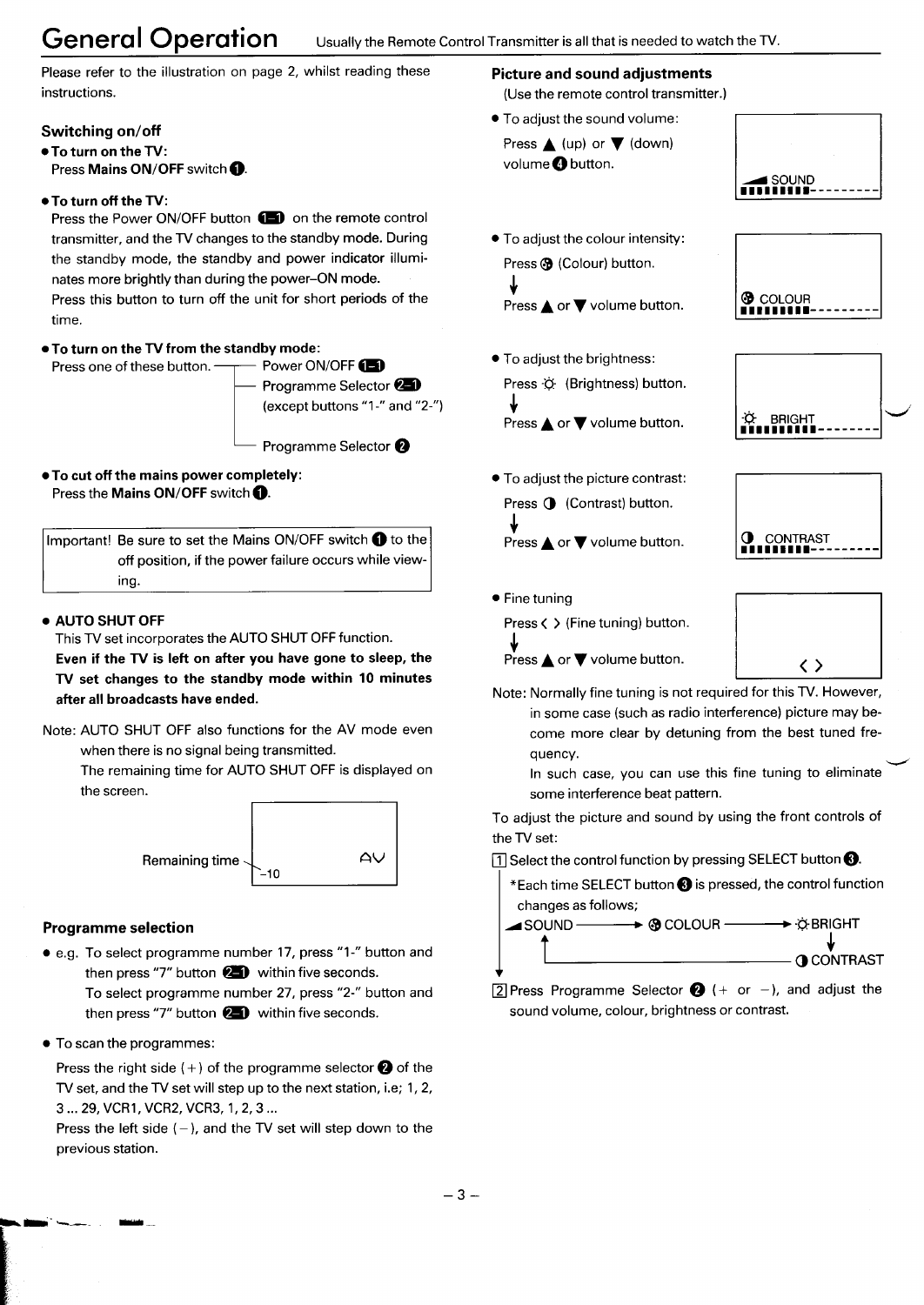# **(General Operation)**

# <sup>~</sup> .... **TVIAV** Selector **Screen display**

**To watch television programmed leave this switch in the TV mode. When this switch is set to the AV mode you can enjoy the playback from VCR or other AV equipment connected to the AV input terminals.**



# $\bigcirc$  .... Recall  $\bigcap$ /S

**To display the on-screen indications, press this button.**

**D**

**The display disappears**



**PRESE**  $\overline{SP}$ **Tv +~**

**m**

**Note: When this button is pressed for more than 2 seconds, a menu display such as that shown at the right will appear. This menu display is used for presetting of stations and when setting special functions.**

PRE<br>
SP-<br>
TV<br>
T **To return to the ordinary TV mode, press Recall button ~ once again.**

**M**

# $\bm{Q}$  .... Memory  $\bigtriangleup$

**L**

**Present sound volume, colour, brightness and contrast levels can be stored into the memory by pressing O (Memory) button twice, and these control levels can be recalled by pressing Normalization ~ button.**



● press MEMORY button once. **The "MEMO" display flashes in yellow.**

● **Press MEMORY button again to** complete memorizing.

**The "MEMO" display changes to red.**

### **<sup>1</sup> ....** Normalization →  $\div$

**When this button is pressed, sound volume, colour, brightness and contrast levels which are memorized by pressing Memory ~ button are recalled.**

# **0 .... Sound mute ~**

**Should you wish to mute the sound (e.g. While talking on the telephone), press this button once. To switch the sound back on, press it again.**



**--- ++---**

## ~ .... ALT (Alternate)

**Press the "ALT (Alternate)" button @ and the TV set will alternately select the previous channel and the present channel. For example, now you are watching channel 4 but you watched channel 2 previously. If you press the "ALT Key", channel 2 immediately appears.**



### **@ .... Channel Scanning C>**

**Press Channel Scanning button @to search for a programme. The channel positions are automatically scanned, and the channel scanning will stop at the position where it began. To stop at the position you want, press this button again.**

# $\mathbf{\Theta}$  .... Off timer  $\mathbf{\Theta}$

**After a set time has elapsed, the power of the TV receiver is**  $s$ witched off automatically.

**. Each time Off timer button @ is pressed, the set time changes as follows:**



**With the off timer being set and the channel display reset, the remaining time is displayed by pressing the off timer button again.**

**When the button is pressed again within three seconds after the button was first pressed in above manner, the time is set to an upper time which is most close to the remaining time.**

- **Just one minute before switching off, ".01" and programme number you are watching are displayed on the screen.**
- **The timer setting will be cancelled if the power is switched off.**

# **@ ....** Headphone Jack ~

**Inserting the headphone (option) to the outlet provides personal listening, (or recording purpose with the appropriate lead.) The TV set speaker is automatically switched off.**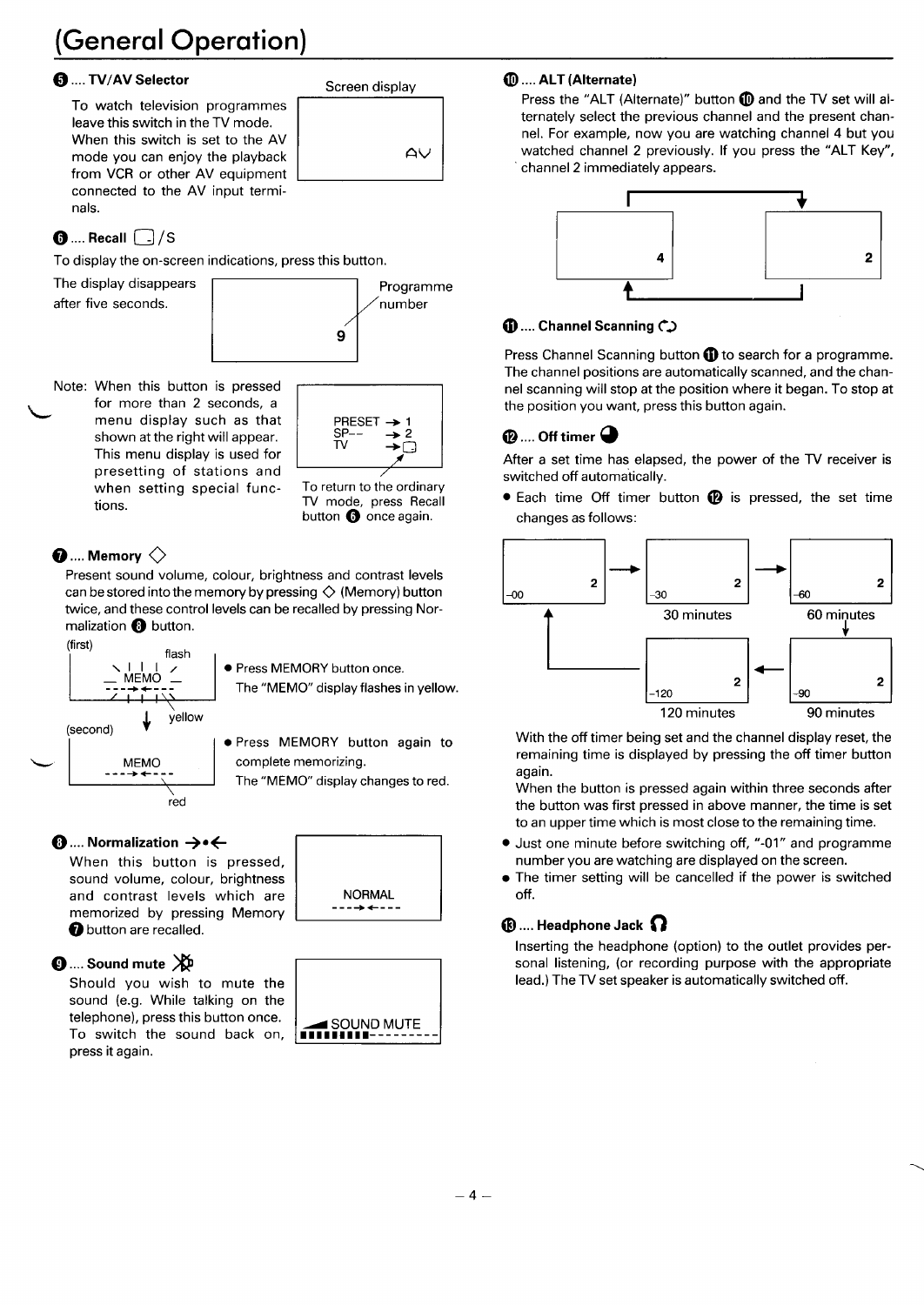# **Special Functions**

- **YOU can set the Special Functions to input the Special Codes.**
- **The Special Codes and the Special Functions are as follows.**

| <b>SPECIAL</b><br>CODE | SPECIAL FUNCTIONS                                                                                                       |
|------------------------|-------------------------------------------------------------------------------------------------------------------------|
| 00                     | Re-set all Special Functions<br>(The start condition for the TV power is changed<br>to the standby start.)              |
| 01                     | Re-set all Special Functions                                                                                            |
| 70                     | Search for the Channel Scanning                                                                                         |
| 71                     | Memory Delete for the Channel Scanning<br>(Used to delete a programme position from the<br>channel scanning positions.) |
| 72                     | Memory Add for the Channel Scanning<br>(Used to add a programme position to the channel<br>scanning positions.)         |

NOTE: **Special functions are not cancelled when the power is turned off or when the AC power plug is disconnected from the mains.**

### ■**Search for the Channel Scanning (SPECIAL CODE "70)**

**. When SPECIAL CODE "70" is input, all the programme positions are automatically scanned, and the active programme positions are stored in memory.**

**Once this programming is completed, the TV receiver will select only the stored programme positions when Channel Scanning key~ is pressed.**

**To input Special Code "70":**

❑ **Press and hold ~/s (Recall) button ~ of the remote control transmitter for more than 2 seconds.**



❑ **Press "2" button of the programme selector ~ .**



❑ **Press "7" button, next press "O" button of the programme selec tor ~**

❑ **Press <sup>O</sup> (Memory) button ~. The programme positions are then automatically scanned, and the active programme positions are stored in the memory.**

**The channel scanning will then stop at the position where it started scanning.**



**Search for the Channel Scanning is now completed.**

### ■ **Memory Delete for the Channel Scanning (SPECIAL CODE "71")**

**. This function is used to delete a programme position from the channel scanning positions, so it will not be scannea+ when Channel Scanning button @is pressed.**

### For example, to delete position "3" from the channel scanning positions:

❑ **Select programme position "3" using the Programme Selector O** or $\bullet$ .



❑ **Press and hold ~/S (Recall) button ~for more than 2 seconds.**



❑ **Press "2" button of the programme selector ~ .**



❑ **Press "7" button, next press "1" button of the programme selec tor ~**



❑ **Press O(Memory) button ~. ("SP 71" disappears.)**

**Position "3 is now deleted from the channel scanning positions.**

**Position "3 will be passed over when Channel Scanning button @is pressed.**

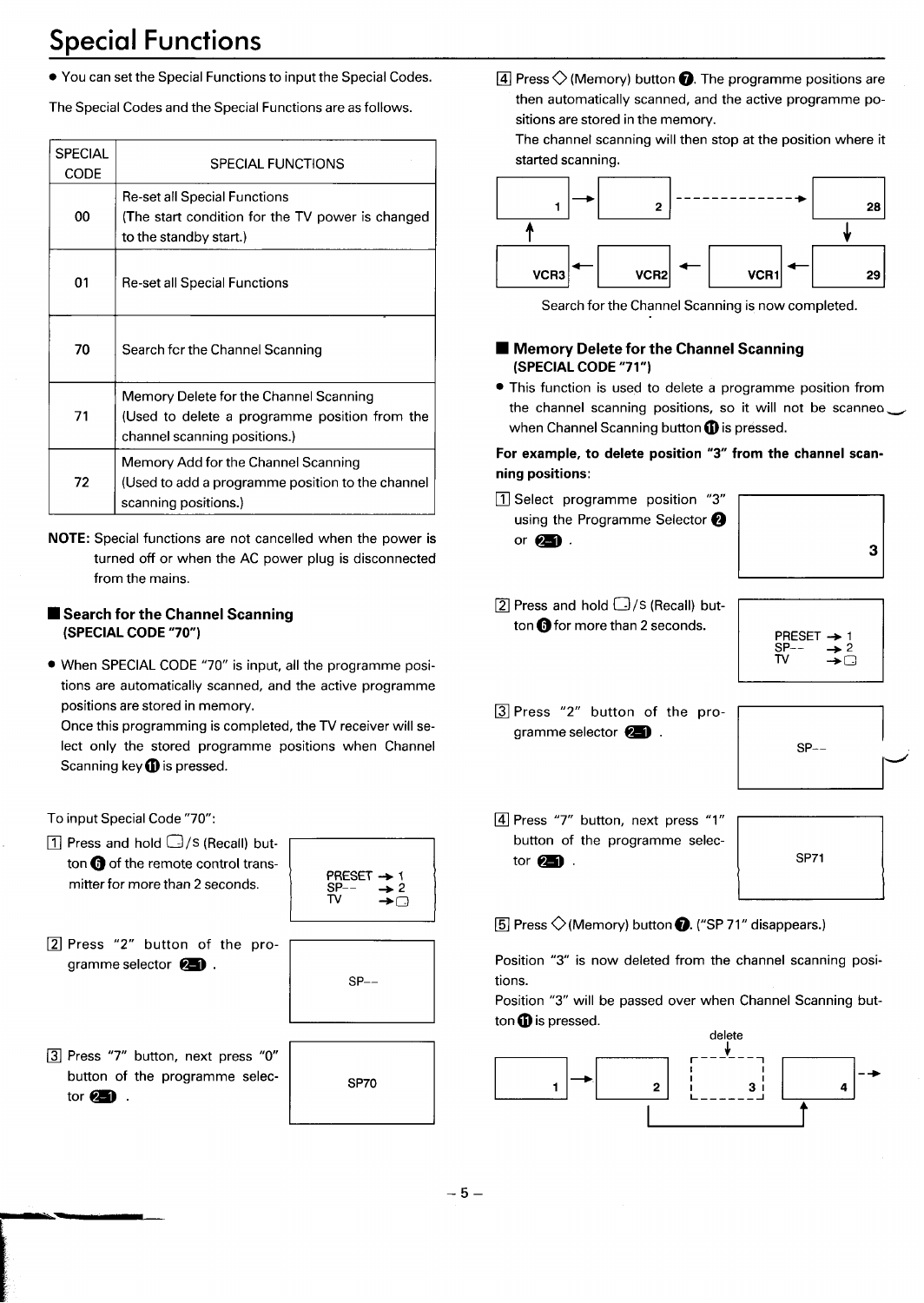# **(Special Functions)**

# **9 Memory Add for the Channel Scanning (SPECIAL CODE "72")**

● **This function is used to add a programme position to the channel scanning positions, so it will be scanned when Channel Scanning button @is pressed.**

For example, to add position "3" to the channel scanning positions:

•I **Select programme position "3" using the Programme Selector ~** or $\mathbf{E}$ .



❑ **Press and hold <sup>D</sup> /S (Recall) button @for more than 2 seconds.**



**m**

**m**

**n**

❑ **Press "2" button of the pro gramme selector ~ .**

| $SP--$ |  |
|--------|--|
|        |  |

❑ **Press "7" button, next press "2" button of the programme selector ~ .**

❑ **Press O(Memory) button ~. ("SP 72" disappears.)**

**Position "3" is now added to the channel scanning positions. Position "3" will be scanned when the Channel Scanning but-**



# **9 Re-set All Special Functions (SPECIAL CODE "01")**

● **When SPECIAL CODE "01" is input, all the special functions are re-set.**

### To input Special Code "01":

❑ **Press and hold ~/S (Recall) button Ofor more than 2 seconds.**

| PRESET $\rightarrow$<br>$SP-$<br>TV | $\mathbf{E}$<br>→ |
|-------------------------------------|-------------------|
|                                     |                   |

EI **Press "2" button of the programme selector ~ .**



**m**

**n**

•1 **Press "O" button, and then press "1" button of the program me selector 2** .

**SPO1**

❑ **Press O (Memory) button ~. ("SPO1" disappears.) All the special functions are now re-set.**

# ■ **Re-set** All **Special** Functions **(Special Code "00)**

- **The Special Functions can also be cancelled by inputting Special Code "00".**
	- **Note: When Special Functions are cancelied using Special Code "00", the start condition for TV power is changed to the standby start condition, meaning that the picture will not appear even when the Mains ON/OFF Switch O is set to the on position. To turn on the TV set from the standby mode, press ~, Qor ~ button.**
- **Special Code "00" is input in the same manner as Special**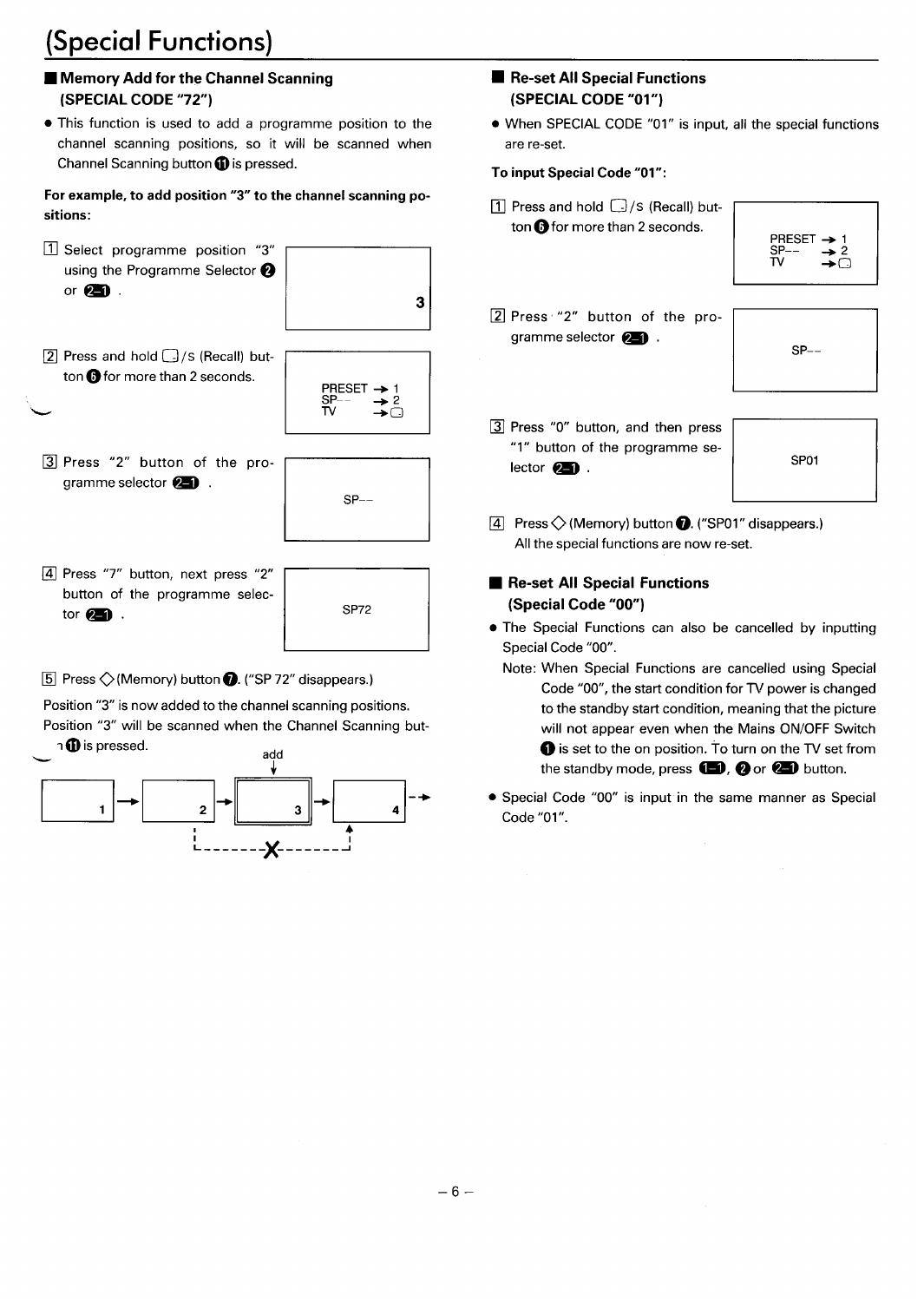

### ■ **Switching to the Teletext Mode**

**Press the TV/MIX/TEXT button, then the screen changes as follows:**



#### **Page Selection**

**r-"**

#### DIRECT PAGE ACCESS

A page can be selected with the  $0 \sim 9$  buttons. For example, to display page 120 press buttons 1, 2 and 0. The selected **page number will appear on the screen.**

#### **UP-DOWN PAGE** ACCESS

If a page is displayed on the screen and you want to read the following page, you can press the UP button instead of selecting the page number. To bring back the previous page press the Down button. If you keep the UP or DOWN button **pressed the page numbers will run up or down until you release the button.**

**The page number will change as follows by pressing the UP-DOWN button.**

| $(A)$ P200 - P201 - P202 -  P299 - P200 - P201        |  |
|-------------------------------------------------------|--|
| $(\nabla)$ P200 - P299 - P298 -  - P201 - P200 - P299 |  |

**Note: In the FLOF/LIST mode, you can access the pages directly.**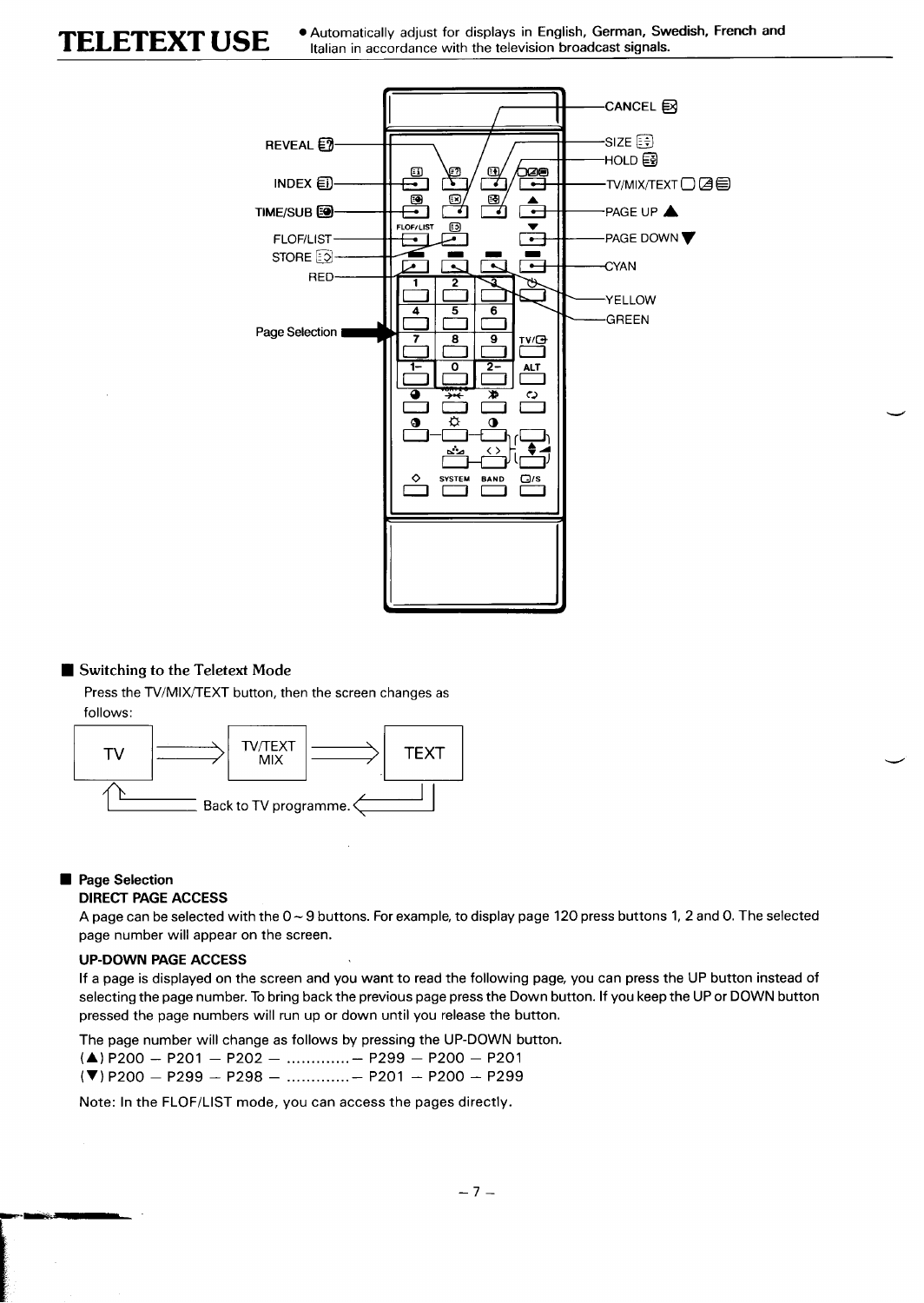# TELETEXT USE)

### Sub-coded page access

For Teletext information which is longer than one page it may take some time for the automatic changing of sub pages to reach the sub page you require. It is possible, however, to enter the sub-page you require and then continue watching **the normal television picture until the correct sub-page is reached.**

- **A. Select the required page using the page selection button.**
- B. Press the TIME/SUB button. The character "S" and sub code digits "\*\*\*\*" will be displayed in the top left of the **screen.**
- C. Enter the desired sub-page number before figure "S\*\*\*\*" disappears. For example, if you select sub-page 10 you **must press O, 0, 1 and O button.**
- **Then the character "+" is displayed following the page number.**
- D. Press the CANCEL to return to normal television programme. When the correct sub-page is reached the page number **will appear on the normal television picture.**
- **E. Press the TV/MIX/TEXT button to display the stored page.**
- **F. To clear the sub-coded page you must enter a new page number.**

**Note: It is not possible to select another television station during a sub-page access operation.**

#### VIEWING TV WHILE SEARCHING FOR A PAGE

**In some cases it can take some time to look for a page. In the interval you can view TV by pressing the CANCEL button. When the page arrives, the page number will appear on the normal TV picture. Press TV/MIX/TEXT button to display the page. k**

**Note: When you press the CANCEL button, the green ">" mark is f displayed at the top right of the screen. Whilst this ">" mark** is displayed you can not select another TV channel.<br>
Normal TV picture



#### **B**HOLD

**If the teletext information is longer than one page, the pages are automatically changed. The automatic page changing can be cancelled by pressing the HOLD button. The word "HOLD" then appears on the top of the screen. Normal operation is restored by pressing the HOLD button again or entering a page number.**

### **DOUBLE LETTER HEIGHT**

**Either the top or bottom half of the display can be expanded by pressing the SIZE button. When the SIZE button is pressed for the first time, the top half of the display is expanded. If it is pressed once again, the bottom half of the display is expanded. To return the display to normal-sized characters, this button should be pressed a third time.**

### **DISPLAYING CONCEALED INFORMATION**

**In one of the lists of contents you may find the heading "QUIZ" (concealed information). If you have selected the relevant page number questions will appear on the screen. You can find out the correct answer to the questions by pressing the REVEAL button. Press the REVEAL button again to make the answers disappear.**

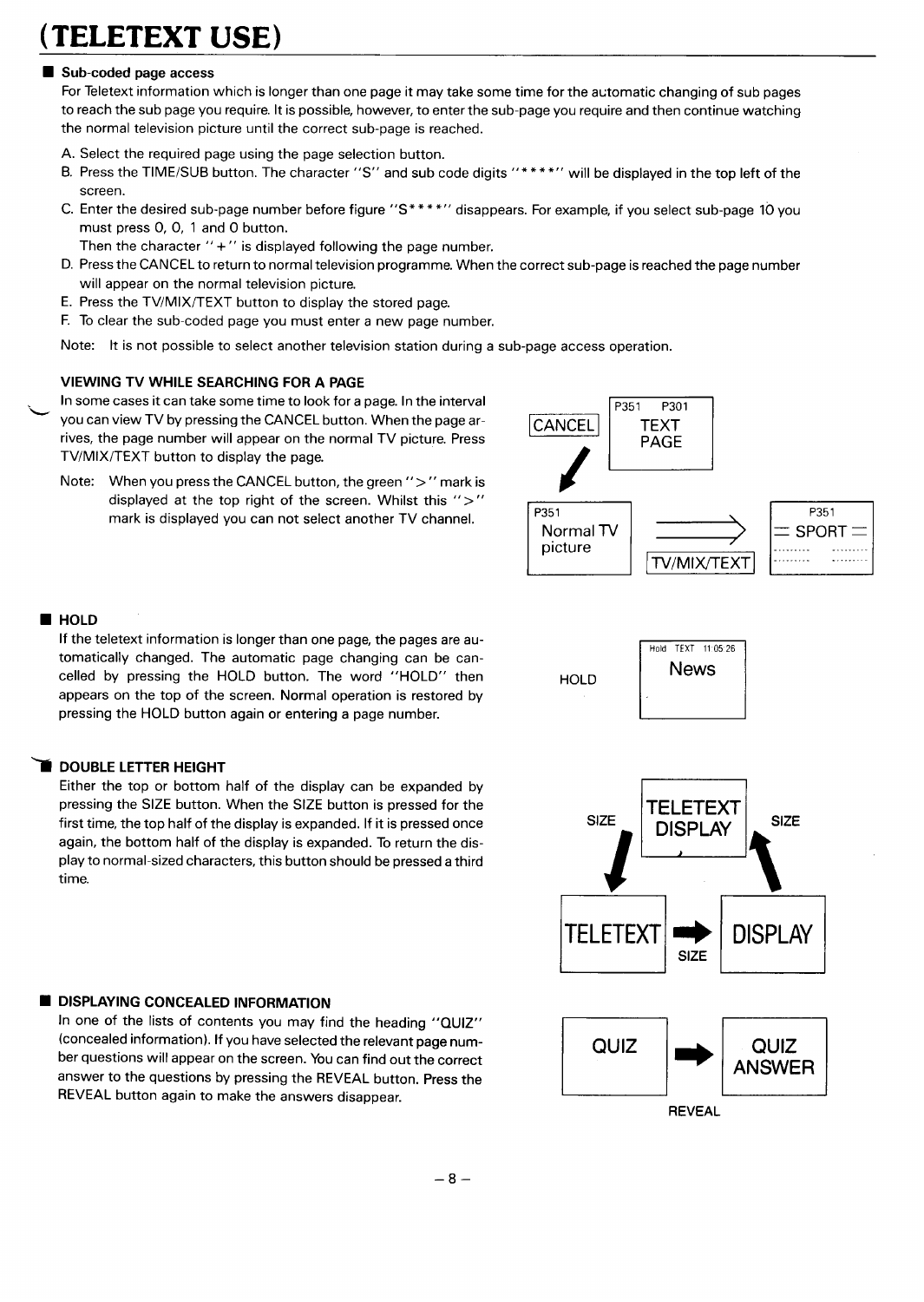# **(TELETEXTU=)**

#### **ALARM CLOCK**

**The Alarm Clock Function can be set to operate at any requested time** reminding viewers to carry out a specific task, i.e. making a TEXT **phone call at a specified time.**

**First select either page 196 (BBCI) or page 296 (BBC2), using the page selection buttons. Press the TIME/SUB button, S'\* \* \* will appear on the top of the screen. Select the time at which you require the alarm call.**

**Example, for a call at 8.15 pm, press buttons 2015, watching that S\*\* \* \* changes to S20:15. Then press the CANCEL button to continue watching normal TV programmed. At 8:15 pm the words "ALARM CLOCK" in large letters will appear on the screen. Press the TV/MIX/TEXT button to return to normal teletext operation. It is not possible to select another TV programme when in the CANCEL mode.**

#### **NEWS FLASH**

**If you select the news flash page and view the TV programme by pressing the CANCEL button, the moment news comes in, the word "NEWS FLASH" and the news appears over the normal TV picture. If you want to make the news disappear press the CANCEL button again. To recall the news press the TV/MIX/TEXT button.**

**Note:** It is not possible to select another TV station during a NEWS **FLASH. You should first switch back to TV reception by pressing the TV/MIX/TEXT button. You can, however, change both the picture and sound settings.**

#### **UPDATED PAGES**

**There are pages which are updated as events progress, such as sports results, news reports and traffic information. If you have selected one of the above pages from the list of contents and you want to view television but still be kept informed about the other events, press the CANCEL button. The page will disappear and the TV station which will broadcast this will appear in the screen. As soon as this page is updated, the page number will appear on the normal TV picture. To display the updated page on the screen, press the TV/MIX/TEXT button. The page will disappear when the CAN-CEL button is pressed again.**

**Note: It is not possible to select another TV station during an UP-DATE. You should first switch back to TV reception by pressing the TV/MIX/TEXT button. YOU can, however, change both the picture and sound settings.**

#### **FLOF AND LIST (FLOF: Full-level-one feature)**

**When a broadcasting station provides FLOF service, you can access the text pages you desire quickly and easily.**

#### **FLOF**

**—.**

**In the text mode, FLOF mode can be selected by pressing FLOF/LIST button.**

**Then the index page which the broadcasting station provides, appears on the screen. At the bottom of the screen, red, green, yellow and cyan letters and "F" letters are indicated.**

**You can select a programme out of four programmed, by pressing one of the coloured buttons on the R/C transmitter. (For example, when pressing red, the red colour programme is selected) In the same way, you can select the programme which is indicated at the bottom of the screen by pressing the colour button.**

**To get back to the initial index page, press the "INDEX" button.**



red green yellow Cyan

**'J**

**w**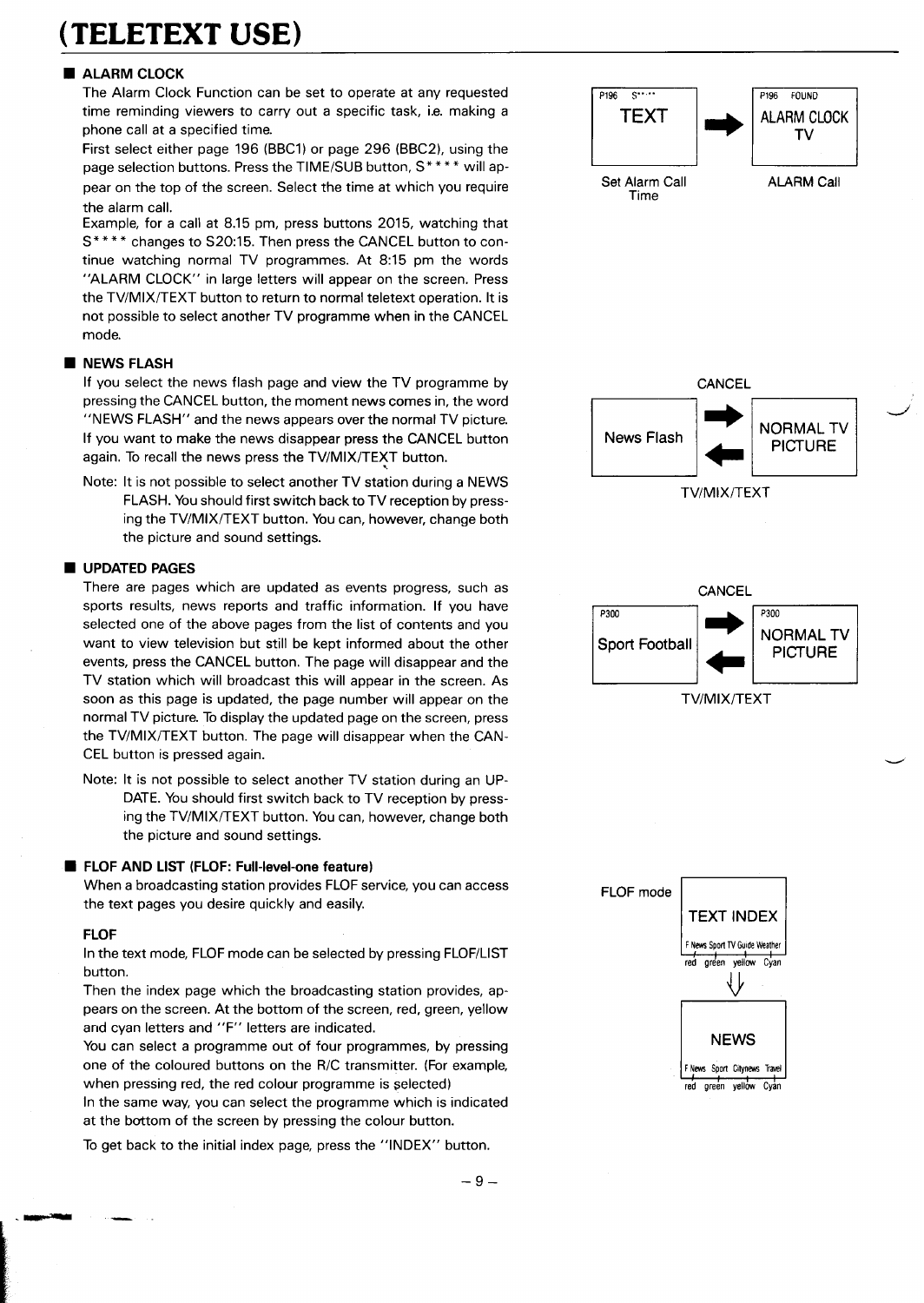# **(TELETEXTUSE)**

## LIST

**In the LIST mode, the four coloured page numbers and "L" letter are indicated on the bottom of the screen. The number on the left side LIST mode is** enclosed by a red frame. First, input the page number you desire, **TEXT into each coloured position using the digit button, then press the "STORE" button for more than two seconds. <sup>L</sup> <sup>301</sup> <sup>302</sup> <sup>303</sup> <sup>304</sup>**

**When the page number is memorized, the four coloured numbers change into white frame momentarily.**

**After you memorize the four page numbers, you can select the page you desire by pressing the red, green, yellow or cyan button. Even if you select another page by inputting a new page number, (See direct page selection), the memorized pages return after switching power off or changing the programme position or pressing the INDEX button.**

#### NON FLOF SERVICE

When the station does not have FLOF service, and you press the FLOF/LIST button, the INDEX page (P100) is automati**cally displayed.**

**At the bottom of the screen, the four page numbers 100, 199, 101, 102, are also displayed.**

Then, when you select a random page number out of the displayed four pages by pressing a colour button, the text of **that page is displayed.**

The selected page minus one, plus one, and plus two page numbers are displayed but their display order is at random. **Of course at any time you can select new pages by inputting new page numbers.**

#### **MEMORY OF THE TEXT PAGES**

When you assign a broadcasting station which is providing a TEXT service to some programme positions of your TV **set, four pages of TEXT can be memorized on each programme position 1 -16.**

(To memorize the TEXT pages, see "LIST mode".) If it is required to have more than four instant text available from the **same text service, tune the necessary number of programme positions to the same TV channel.**

**i.e. TV programme position 1 . . . page, 300, 301, 302, 303**

**2 . . . page, 304, 305, 306, 307 3 . . . page, 308, 309, 310, 311**

**16 . ..page. 411,412,413,414**

**The memory capacity is 16 programme positions and four pages per each position.**

#### TIME  $\blacksquare$

**If the time is required while a programme is being viewed press the Recall ~/S button.**

Providing that the channel being viewed is also transmitting teletext, the time will appear at the top righthand of **the screen for five seconds. The digits displayed represent hours/minutes/seconds.**



#### **Note:**

The producer and dealer does not take any responsibility for errors concerning teletext caused by wrong written **teletext, wrong antenna installation or not sufficient power of transmitter (poor signal).**